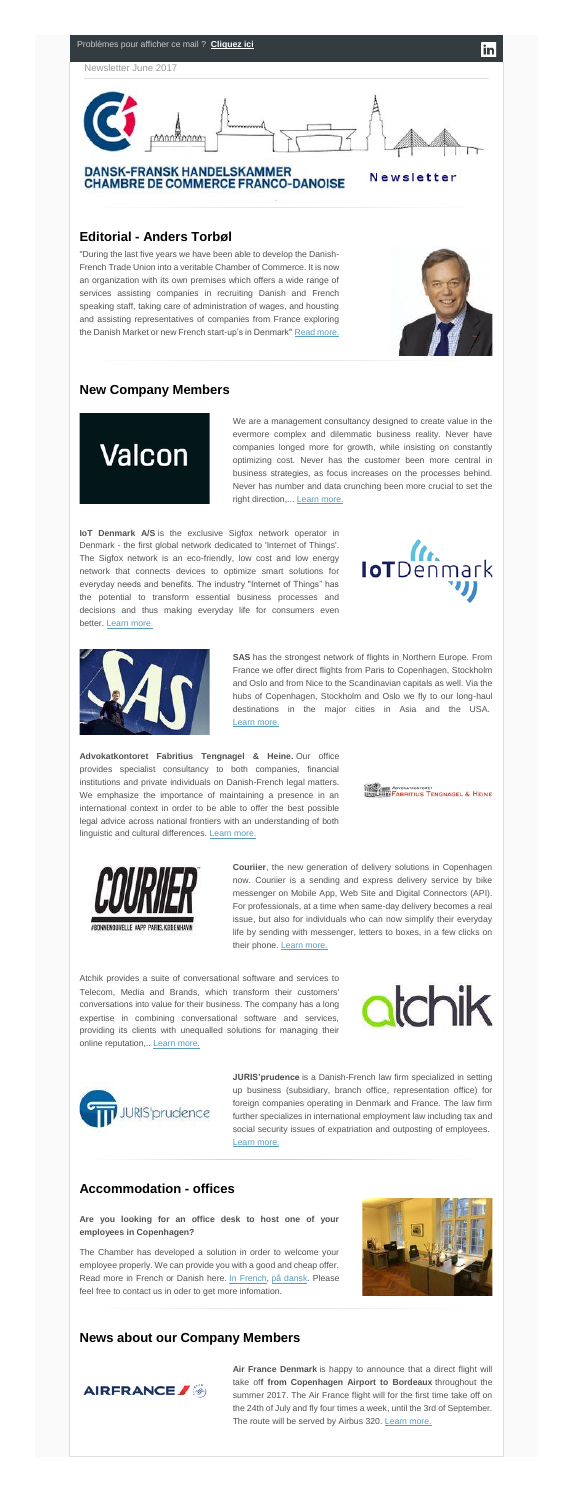

AtoS

**Emina DERVISEVIC** has been appointed **Digital Transformation Manager for Saint-Gobain in the Nordic** and Baltic region, effective from April 6th this year.

In this newly created position, Emina is in charge of leading the digital transformation for the manufacturing businesses of Saint-Gobain in the region. Emina's first task will be to define how the digital journey can be driven across the businesses.

[Learn more.](http://www.dansk-fransk.dk/index.php?id=8336&no_cache=1&tx_news_pi1%5Bnews_preview%5D=54755)

**A technological revolution is currently taking place** which could fundamentally change the way we live and work. The future of work will see many disruptive changes, with automation, robotics, wearable technologies, augmented reality and Artificial Intelligence all radically reshaping the professional landscape. Going to work in a driverless car, sharing a working space with a robot and ordering coffee via a virtual assistant just in time for your arrival. Does this future seem far away? What if this future becomes a reality already in 2020? [Read more.](http://www.dansk-fransk.dk/single-news/n/how-will-you-be-working-in-2020/)



**Alstom** introduces the latest signal technology which is being implemented in the Danish railway network. Together with Banedanmark, who is responsible for the railways of the State in Denmark, Alstom introduced in connection with Belgium's state visit in the country His Majesty The King of Belgium and to His Royal Highness The Crown Prince of Denmark to the state of the art of signal technology in Denmark. [Learn more \(på dansk\)](http://news.cision.com/dk/alstom-sverige/r/alstom-praesenterer-den-nyeste-signalteknologi--som-er-under-implementering-i-det-danske-jernbanenet,c2227045)

**Denmark is to be the next Silicon Valley for Data Centers Tina Schou**, Country Sales Director for the IT Division at **Schneider Electric Denmark A/S**, is ambitious about the possibilities for Data Centers in Denmark. She believes Denmark could be the next Silicon Valley for Data Centers. With the arrival of companies such as Facebook and Apple, it is obvious that the Danish market has what the web giants are searching for: "The political climate is stable, we have the world's best energy distribution, green energy,.. Learn [more.](http://www.dansk-fransk.dk/single-news/n/denmark-is-to-be-the-next-silicon-valley-for-data-centers/)

**An employee's disloyal conduct results in a claim for damages to the employer.** A Danish employer was recently awarded DKK 1.5 million in damages due to the disloyal conduct of an employee. The employee had established a competing company performing work for one of the employer's customers. [Learn more.](https://www.njordlaw.com/an-employees-disloyal-conduct-results-in-a-claim-for-damages-to-the-employer/)



NJORD

LAW FIRM

have been certified by the Top Employers Institute on the basis of the company's attractive employee offers. [Learn more.](http://www.dansk-fransk.dk/index.php?id=8336&no_cache=1&tx_news_pi1%5Bnews_preview%5D=54761)

### **Camille Fabre honored by greenbiz for her commitment to sustainability**

We hope you are enjoying the summer's coming … and that you are ready to enjoy our selection of Summer Wines.

We are happy to present our special member offer including Winecellar tasting.

Camille Fabre, Sustainability Director for Saint-Gobain Nordic & Baltic, has been honored by GreenBiz, the US based network promoting the global potential of sustainable transformation. [Learn more.](http://www.dansk-fransk.dk/index.php?id=8336&no_cache=1&tx_news_pi1%5Bnews_preview%5D=54758)

Would you like to be a part of one of Denmark's coolest and most international teams in a company on an amazing growth journey? If so, Siteimprove is the perfect place for you! Given our growing success, we are looking for a...



Le Lycée Prins Henrik recherche un employé de service à temps plein (7,5 heures par jour de 12h à 19h30) pour faire le ménage. Vous aurez la responsabilité de gérer une équipe de ménage de 4/5 personnes et d'effectuer le ménage de manière à garder l'école propre et en bonne fonction, à l'intérieur ainsi qu'à l'extérieur. [En savoir plus.](http://www.dansk-fransk.dk/index.php?id=29901&L=0)

**Is your business in compliance with the requirements of data protection law?** The new Data Protection Regulation implies significant changes when it comes to the processing of data, with potentially big fines for non-compliant businesses. NJORD is ready to assist businesses and public authorities in complying with the rules.

**Saint-Gobain is top employer across the nordic region … and globally**

Saint-Gobain businesses in Denmark, Sweden, Finland and Estonia





**ALSTOM** 



#### **WineNews from Ladegourdie**…………………………………………

Vinimport SummerWines…………………………………………………

[Learn more.](http://www.dansk-fransk.dk/index.php?id=8336&no_cache=1&tx_news_pi1%5Bnews_preview%5D=54763)

### **Job vacancies**

#### **Student Assistant in Sales (French Market)** ……………………

[Learn more.](http://www.dansk-fransk.dk/index.php?id=33775)

#### **Business Development Manager**……………………………………………………………………………………

**Business Franc**e söker en Business Developement Manager som ska vara ansvarig för Danmark samt Södra Sverige. Du kommer att vara en nyckelperson i ett team om 17 personer på Stockholmskontoret som består av tre avdelningar: Trade,... [Learn more.](http://www.dansk-fransk.dk/index.php?id=33773)

#### **Employé de service pour le Lycée Prins Henrik**…………………………………………………………………

#### **The Danish-French Chamber of Commerce is seeking an intern as project leader**…………………………

Are you studying your Master's degree or on your third year of a Bachelor degree for example, and do you want practical experience as a project leader in the Danish-French Chamber of Commerce? [Learn more.](http://www.dansk-fransk.dk/index.php?id=32245)